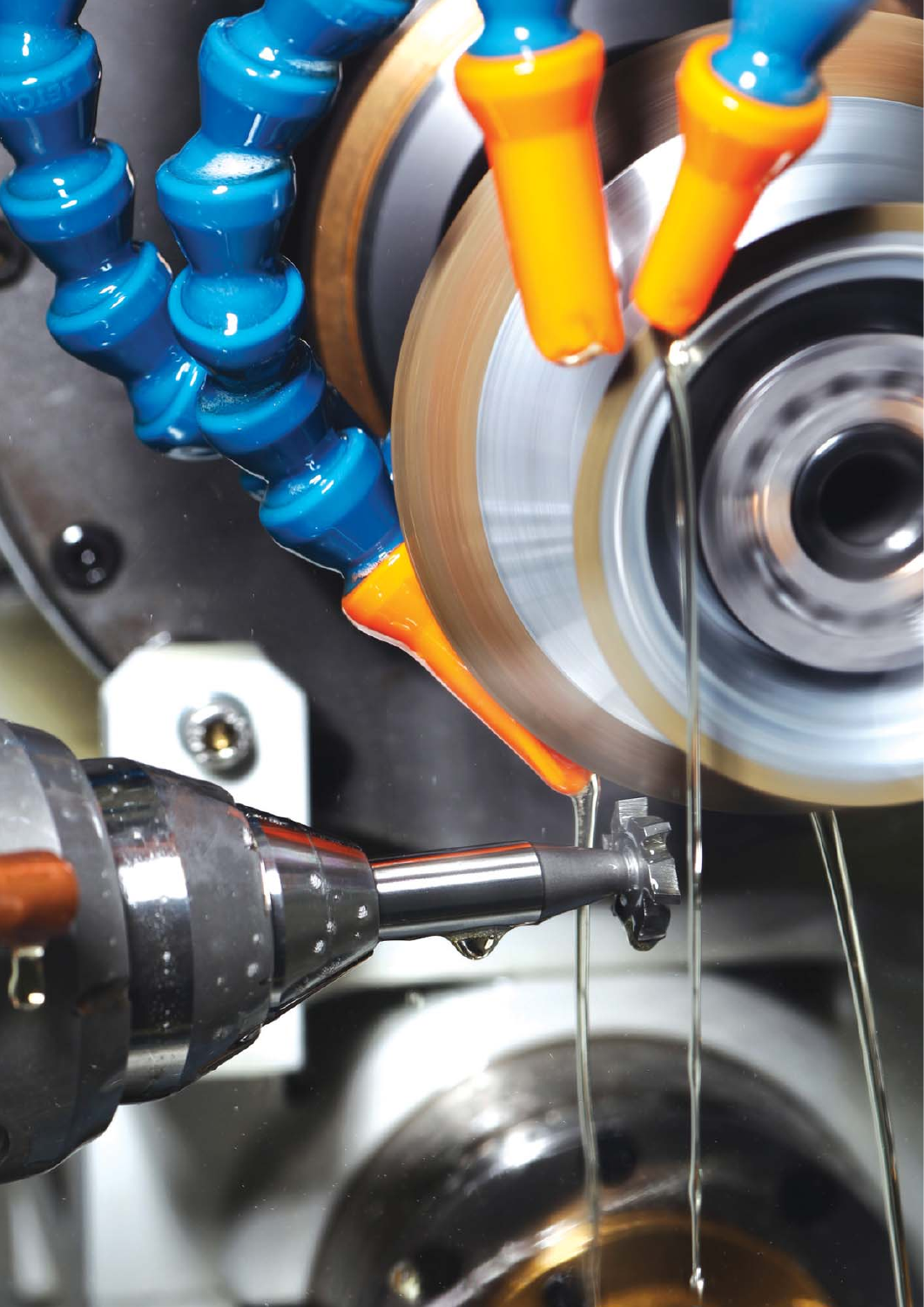# Frézy pro drážky T | NR

- $EN$ T - slot cutters | NR
- T Nutenfräser | NR  $DE$
- Фрезы для т пазов | NR **RU**









| D<br>d <sub>11</sub> | $\mathbf d$<br>h 6 | $\mathsf{s}$<br>d 11 | $\mathbf{I}_3$ | $\mathbf{I}_1$ | $\mathbf{z}$ | d <sub>1</sub> | $\mathbf{a}$ | 314215N |
|----------------------|--------------------|----------------------|----------------|----------------|--------------|----------------|--------------|---------|
| 12,5                 | 10                 | 6                    | 17             | 57             | 6            | 5              | 6            | .125    |
| 16                   | 10                 | 8                    | 22             | 62             | 6            | $\overline{7}$ | 8            | .160    |
| 18                   | 12                 | 8                    | 25             | 70             | 6            | 8              | 10           | .180    |
| $19**$               | 12                 | 9                    | 26             | 71             | 6            | 8              | $>8*$        | .190    |
| 21                   | 12                 | 9                    | 29             | 74             | 6            | 10             | 12           | .210    |
| $22**$               | 12                 | 10                   | 30             | 75             | 6            | 10             | $>10*$       | .220    |
| 25                   | 16                 | 11                   | 34             | 82             | 8            | 12             | 14           | .250    |
| $28**$               | 16                 | 12                   | 37             | 85             | 8            | 13             | $>13*$       | .280    |
| 32                   | 16                 | 14                   | 42             | 90             | 8            | 15             | 18           | .320    |
| $36***$              | 25                 | 16                   | 47             | 103            | 8            | 17             | $>17*$       | .360    |
| 40                   | 25                 | 18                   | 52             | 108            | 8            | 19             | 22           | .400    |

3142N

new

\*)  $\neq$  DIN 650, \*\*)  $\neq$  DIN 851

Řezné podmínky / Cutting conditions / Schnittbedingungen / Условия резания

| <b>Material</b> |                               | $A_{p}$ | $A_{e}$ | $V_c$   | $fz$ (mm/z)<br>$\varnothing$ 3 | $\varnothing$ 6 | $\varnothing$ 8 | $\varnothing$ 10 | $\varnothing$ 12 | $\varnothing$ 16 | $\varnothing$ 18 | $\varnothing$ 20 |
|-----------------|-------------------------------|---------|---------|---------|--------------------------------|-----------------|-----------------|------------------|------------------|------------------|------------------|------------------|
|                 | 120518                        |         |         |         |                                |                 |                 |                  |                  |                  |                  |                  |
| <b>P.1</b>      | $\leq 600$ N/mm <sup>2</sup>  |         |         | 45      | 0,006                          | 0,015           | 0,021           | 0,028            | 0,034            | 0,044            | 0,051            | 0,057            |
| P <sub>2</sub>  | $\leq$ 850 N/mm <sup>2</sup>  |         |         | 39      | 0,006                          | 0,015           | 0,021           | 0,028            | 0,034            | 0,044            | 0,051            | 0,057            |
| P.3             | $\leq$ 1100 N/mm <sup>2</sup> |         |         | 24      | 0,006                          | 0,015           | 0,021           | 0,028            | 0,034            | 0,044            | 0,051            | 0,057            |
| <b>P.4</b>      | $< 900$ N/mm <sup>2</sup>     |         |         | 30      | 0.006                          | 0,015           | 0,021           | 0,028            | 0,034            | 0,044            | 0,051            | 0,057            |
| P.6             | $> 1100$ N/mm <sup>2</sup>    |         |         | 20      | 0.0042                         | 0,0105          | 0,0147          | 0,0196           | 0,0238           | 0,0308           | 0,0357           | 0,0399           |
| M.2             | 750 - 850 N/mm <sup>2</sup>   |         |         | 15      | 0,006                          | 0,015           | 0,021           | 0,028            | 0,034            | 0,044            | 0,051            | 0,057            |
| K.1             | $< 240$ HB                    |         |         | 35      | 0,006                          | 0,015           | 0,021           | 0,028            | 0,034            | 0,044            | 0,051            | 0,057            |
| S.1             | $\leq$ 1500 N/mm <sup>2</sup> |         |         | 160-300 | 0.0078                         | 0.0195          | 0,0273          | 0.0364           | 0.0442           | 0,0572           | 0,0663           | 0.0741           |

**NS/SS** 

<u>ezim</u>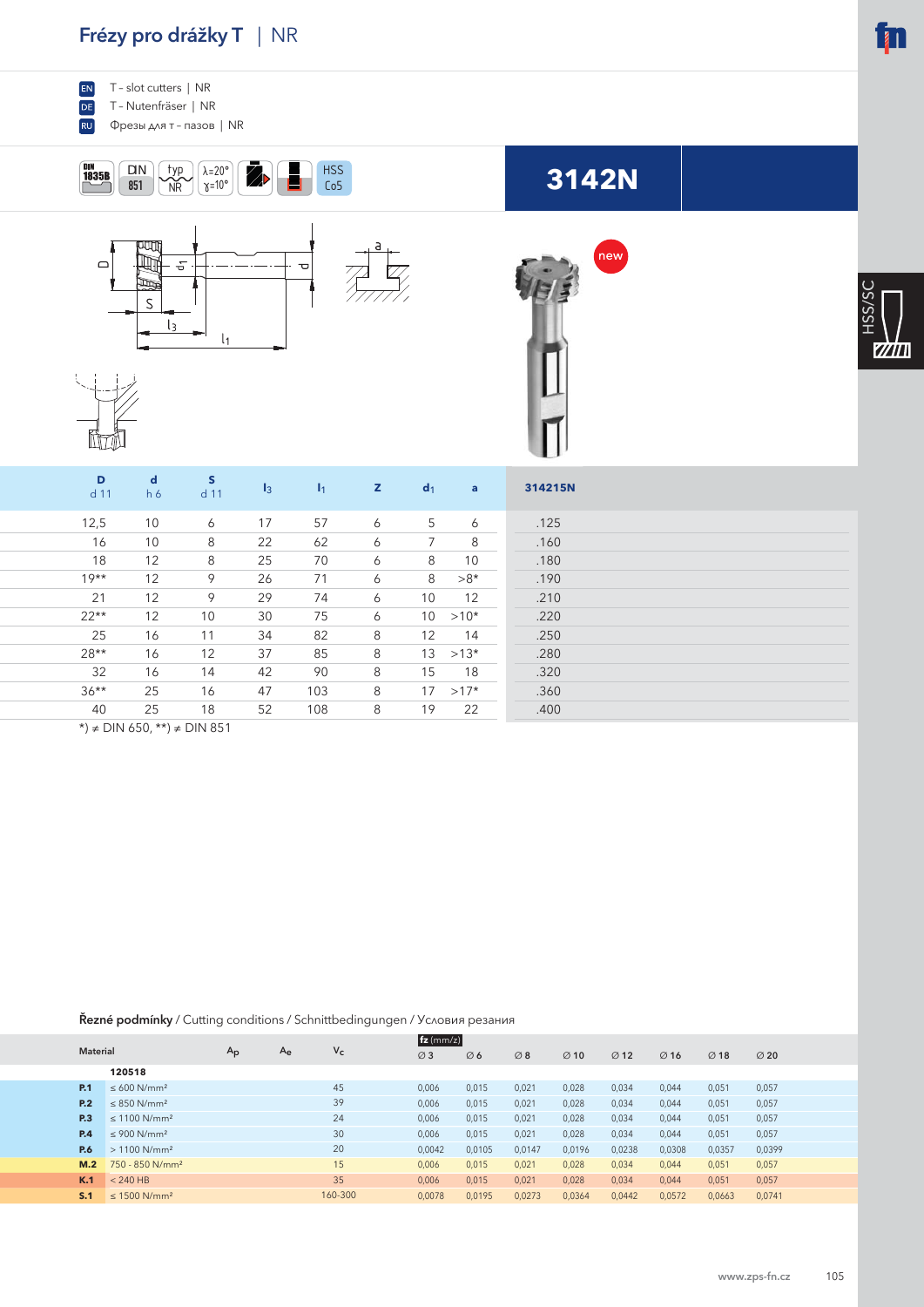### Frézy pro drážky T | NR-F

T - slot cutters | NR-F  $\boxed{EN}$ 

m

- T-Nutenfräser | NR-F  $DE$
- Фрезы для т пазов | NR-F **RU**



| D<br>d <sub>11</sub> | $\mathbf d$<br>h 6 | $\mathsf{s}$<br>d <sub>11</sub> | $\mathsf{I}_3$ | $\mathbf{I}_1$ | z<br>$3142PH$ | z<br>3142P | d <sub>1</sub> | $\mathbf{a}$ | 314215PH | 314215P |
|----------------------|--------------------|---------------------------------|----------------|----------------|---------------|------------|----------------|--------------|----------|---------|
| 12,5                 | 10                 | 6                               | 17             | 57             | 6             |            | 5              | 6            | .125     |         |
| 16                   | 10                 | 8                               | 22             | 62             | 6             |            | $\overline{7}$ | 8            | .160     |         |
| 18                   | 12                 | 8                               | 25             | 70             | 6             |            | 8              | 10           | .180     |         |
| $19***$              | 12                 | 9                               | 26             | 71             | 6             |            | 8              | $>8*$        | .190     |         |
| 21                   | 12                 | 9                               | 29             | 74             | 8             | 6          | 10             | 12           | .210     | .210    |
| $22**$               | 12                 | 10                              | 30             | 75             | 8             | 6          | 10             | $>10*$       | .220     | .220    |
| 25                   | 16                 | 11                              | 34             | 82             | 8             | 6          | 12             | 14           | .250     | .250    |
| $28**$               | 16                 | 12                              | 37             | 85             | 8             |            | 13             | $>13*$       | .280     |         |
| 32                   | 16                 | 14                              | 42             | 90             | 8             | 6          | 15             | 18           | .320     | .320    |
| $36***$              | 25                 | 16                              | 47             | 103            | 10            |            | 17             | $>17*$       | .360     |         |
| 40                   | 25                 | 18                              | 52             | 108            | 10            | 8          | 19             | 22           | .400     | .400    |
| $45**$               | 25                 | 20                              | 57             | 113            | 10            |            | 21             | $>21*$       | .450     |         |

\*)  $\neq$  DIN 650, \*\*)  $\neq$  DIN 851

| Material   |                               | $A_{D}$ | $A_{e}$ | $V_c$ | $ f$ z (mm/z) $ $<br>Ø 21 | $\varnothing$ 25 | $\varnothing$ 40 | $\varnothing$ 50 |
|------------|-------------------------------|---------|---------|-------|---------------------------|------------------|------------------|------------------|
| <b>P.1</b> | $\leq 600$ N/mm <sup>2</sup>  |         |         | 37,5  | 0,07                      | 0,08             | 0,040            | 0,050            |
| P.2        | $\leq$ 850 N/mm <sup>2</sup>  |         |         | 32,5  | 0,07                      | 0,08             | 0,040            | 0,050            |
| <b>P.3</b> | $\leq$ 1100 N/mm <sup>2</sup> |         |         | 18    | 0,07                      | 0,08             | 0,040            | 0,050            |
| S.2        | $\leq$ 1250 N/mm <sup>2</sup> |         |         |       | 0,049                     | 0,056            | 0,028            | 0,035            |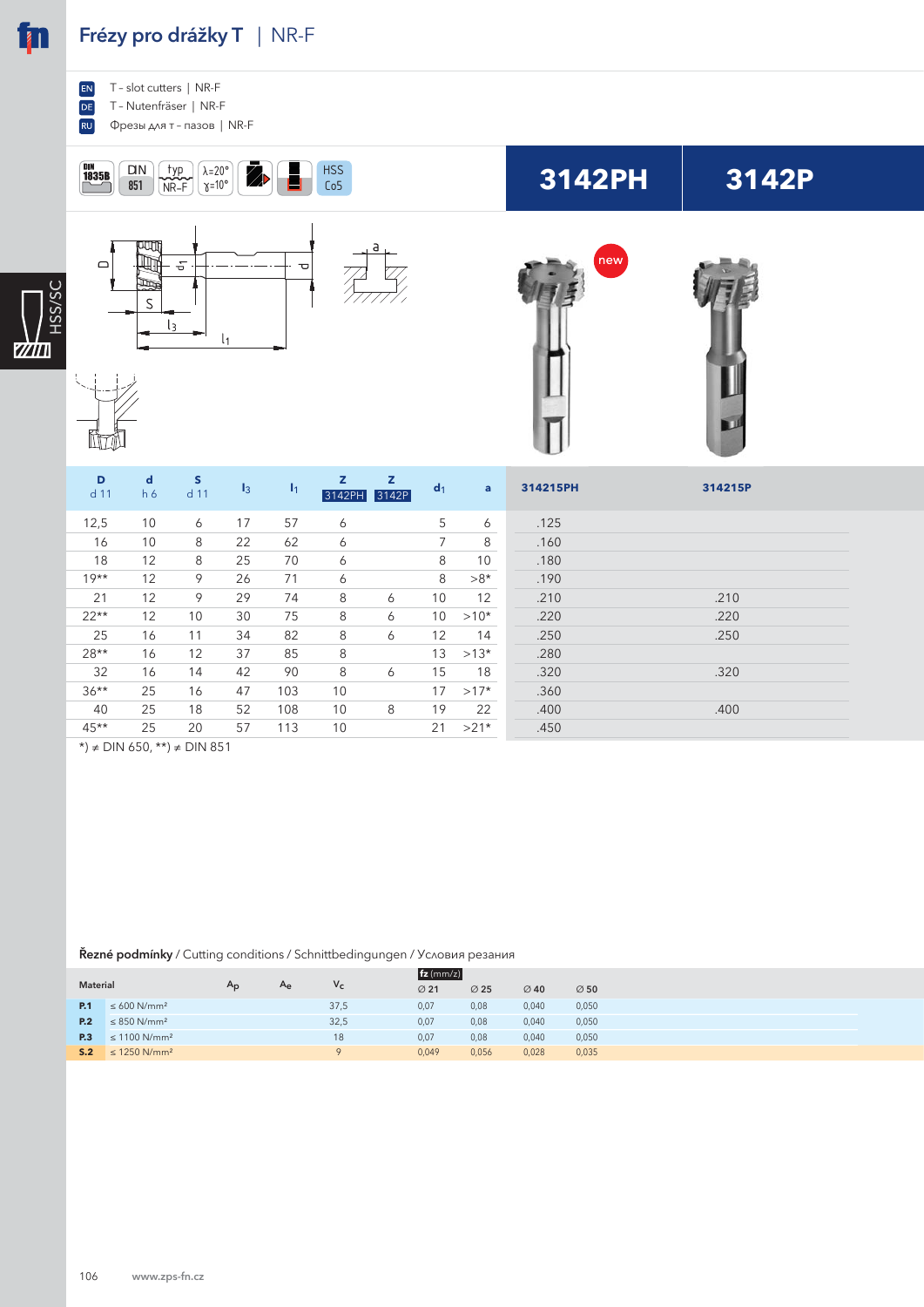# Frézy pro drážky T

- $EN$ T - slot cutters
- T Nutenfräser  $DE$
- **RU** Фрезы для т - пазов







3102



3102





| D<br>d 11 | $\mathbf d$<br>h6 | S<br>d <sub>11</sub> | d <sub>1</sub> | I <sub>1</sub> | $\mathbf{z}$ | $\mathbf{a}$ | 310205 | 310215 |
|-----------|-------------------|----------------------|----------------|----------------|--------------|--------------|--------|--------|
| 11        | 10                | $\overline{4}$       | 4              | 53,5           | 6            | 5            | .110   | .110   |
| 12,5      | 10                | 6                    | 5              | 57             | 6            | 6            | .125   | .125   |
| 16        | 10                | 8                    | 7              | 62             | 6            | 8            | .160   | .160   |
| 18        | 12                | 8                    | 8              | 70             | 6            | 10           | .180   | .180   |
| $19***$   | 12                | 9                    | 8              | 71             | 6            | $>8^*$       | .190   | .190   |
| 21        | 12                | 9                    | 10             | 74             | 6            | 12           | .210   | .210   |
| $22**$    | 12                | 10                   | 10             | 75             | 6            | $>10*$       | .220   | .220   |
| 25        | 16                | 11                   | 12             | 82             | 8            | 14           | .250   | .250   |
| 28**      | 16                | 12                   | 13             | 85             | 8            | $>13*$       | .280   | .280   |
| 32        | 16                | 14                   | 15             | 90             | 8            | 18           | .320   | .320   |
| $36***$   | 25                | 16                   | 17             | 103            | 8            | $>17*$       | .360   | .360   |
| 40        | 25                | 18                   | 19             | 108            | 10           | 22           | .400   | .400   |
| $45**$    | 25                | 20                   | 21             | 113            | 10           | $>21*$       | .450   | .450   |
| 50        | 32                | 22                   | 25             | 124            | 10           | 28           | .500   | .500   |
| 60        | 32                | 28                   | 30             | 139            | 10           | 36           | .600   | .600   |

\*)  $\neq$  DIN 650, \*\*)  $\neq$  DIN 851

Řezné podmínky / Cutting conditions / Schnittbedingungen / Условия резания

| <b>Material</b> |                               | $A_{\mathbf{D}}$ | $A_{e}$ | $V_c$   | $f_{\rm Z}(mm/z)$ |       |                  |                  |
|-----------------|-------------------------------|------------------|---------|---------|-------------------|-------|------------------|------------------|
|                 |                               |                  |         |         | Ø 21              | Ø 25  | $\varnothing$ 40 | $\varnothing$ 50 |
| <b>P.1</b>      | $\leq 600$ N/mm <sup>2</sup>  |                  |         | 37,5    | 0,07              | 0,08  | 0,040            | 0,050            |
| P.2             | $\leq$ 850 N/mm <sup>2</sup>  |                  |         | 32,5    | 0,07              | 0,08  | 0,040            | 0,050            |
| P.3             | $\leq$ 1100 N/mm <sup>2</sup> |                  |         | 18      | 0,07              | 0,08  | 0,040            | 0,050            |
| S.2             | $\leq$ 1250 N/mm <sup>2</sup> |                  |         | $\circ$ | 0,049             | 0,056 | 0,028            | 0,035            |

fn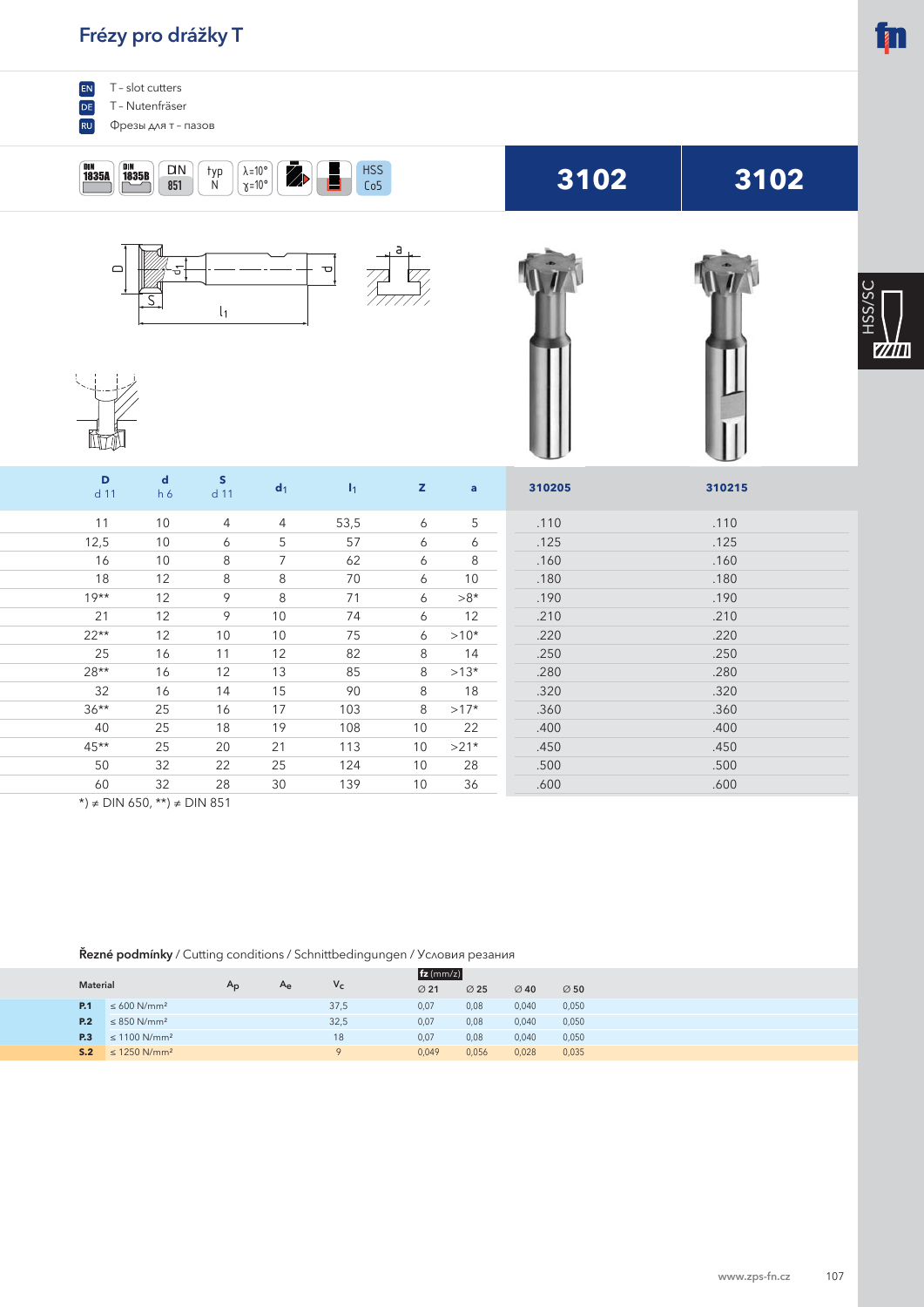

m

Schlitzfräser für Woodrufnuten  $DE$ 

**RU** Фрезы для пазов сегментных шпонок



| D<br>h12 | $\mathbf d$<br>h 6 | $\mathsf{s}$<br>e <sub>8</sub> | $\mathbf{I}_1$ | $\mathbf{z}$ | $\mathbf b$    | $\mathbf{h}$ | 320005  | 320015  |
|----------|--------------------|--------------------------------|----------------|--------------|----------------|--------------|---------|---------|
|          |                    |                                |                |              |                |              |         |         |
| 4,5      | 6                  | 1                              | 50             | 6            | 1              | 1,4          | .045010 | .045010 |
| 7,5      | 6                  | 1,5                            | 50             | 6            | 1,5            | 2,6          | .075015 | .075015 |
| 7,5      | 6                  | $\overline{2}$                 | 50             | 6            | 2              | 2,6          | .075020 | .075020 |
| 10,5     | 6                  | $\overline{2}$                 | 50             | 6            | $\overline{2}$ | 3,7          | .105020 | .105020 |
| 10,5     | 6                  | 2,5                            | 50             | 6            | 2,5            | 3,7          | .105025 | .105025 |
| 10,5     | 6                  | 3                              | 50             | 6            | 3              | 3,7          | .105030 | .105030 |
| 13,5     | 10                 | $\overline{2}$                 | 56             | 6            |                |              | .135020 | .135020 |
| 13,5     | 10                 | 3                              | 56             | 6            | 3              | 5            | .135030 | .135030 |
| 13,5     | 10                 | 4                              | 56             | 6            | $\overline{4}$ | 5            | .135040 | .135040 |
| 16,5     | 10                 | 3                              | 56             | 6            | 3              | 6,5          | .165030 | .165030 |
| 16,5     | 10                 | 4                              | 56             | 6            | 4              | 6,5          | .165040 | .165040 |
| 16,5     | 10                 | 5                              | 56             | 6            | 5              | 6,5          | .165050 | .165050 |
| 19,5     | 10                 | 3                              | 63             | 8            |                |              | .195030 | .195030 |
| 19,5     | 10                 | 4                              | 63             | 8            | 4              | 7,5          | .195040 | .195040 |
| 19,5     | 10                 | 5                              | 63             | 8            | 5              | 7,5          | .195050 | .195050 |
| 19,5     | 10                 | 6                              | 63             | 8            | 6              | 7,5          | .195060 | .195060 |
| 22,5     | 10                 | 4                              | 63             | 8            |                |              | .225040 | .225040 |
| 22,5     | 10                 | 5                              | 63             | 8            | 5              | 9            | .225050 | .225050 |
| 22,5     | 10                 | 6                              | 63             | 8            | 6              | 9            | .225060 | .225060 |
| 22,5     | 10                 | 8                              | 63             | 8            | 8              | 9            | .225080 | .225080 |
| 25,5     | 10                 | 5                              | 63             | 10           |                |              | .255050 | .255050 |
| 25,5     | 10                 | 6                              | 63             | 10           | 6              | 10           | .255060 | .255060 |

| <b>Material</b> |                               | $A_{\mathbf{D}}$ | $A_{e}$ | $V_c$   | $\left  \frac{f}{z} \right $ (mm/z)<br>$\varnothing$ 7.5 | $\varnothing$ 16,5 | $\varnothing$ 22,5 | $\varnothing$ 32.5 | $\varnothing$ 45.5 |
|-----------------|-------------------------------|------------------|---------|---------|----------------------------------------------------------|--------------------|--------------------|--------------------|--------------------|
| <b>P.1</b>      | $\leq 600$ N/mm <sup>2</sup>  |                  |         | 37,5    | 0,04                                                     | 0,07               | 0,075              | 0,090              | 0,100              |
| P <sub>2</sub>  | $\leq$ 850 N/mm <sup>2</sup>  |                  |         | 32,5    | 0,04                                                     | 0,07               | 0,075              | 0,090              | 0,100              |
| P.3             | $\leq$ 1100 N/mm <sup>2</sup> |                  |         | 18      | 0,04                                                     | 0,07               | 0,075              | 0,090              | 0,100              |
| S.2             | $\leq$ 1250 N/mm <sup>2</sup> |                  |         | $\circ$ | 0,028                                                    | 0,049              | 0,0525             | 0,063              | 0,070              |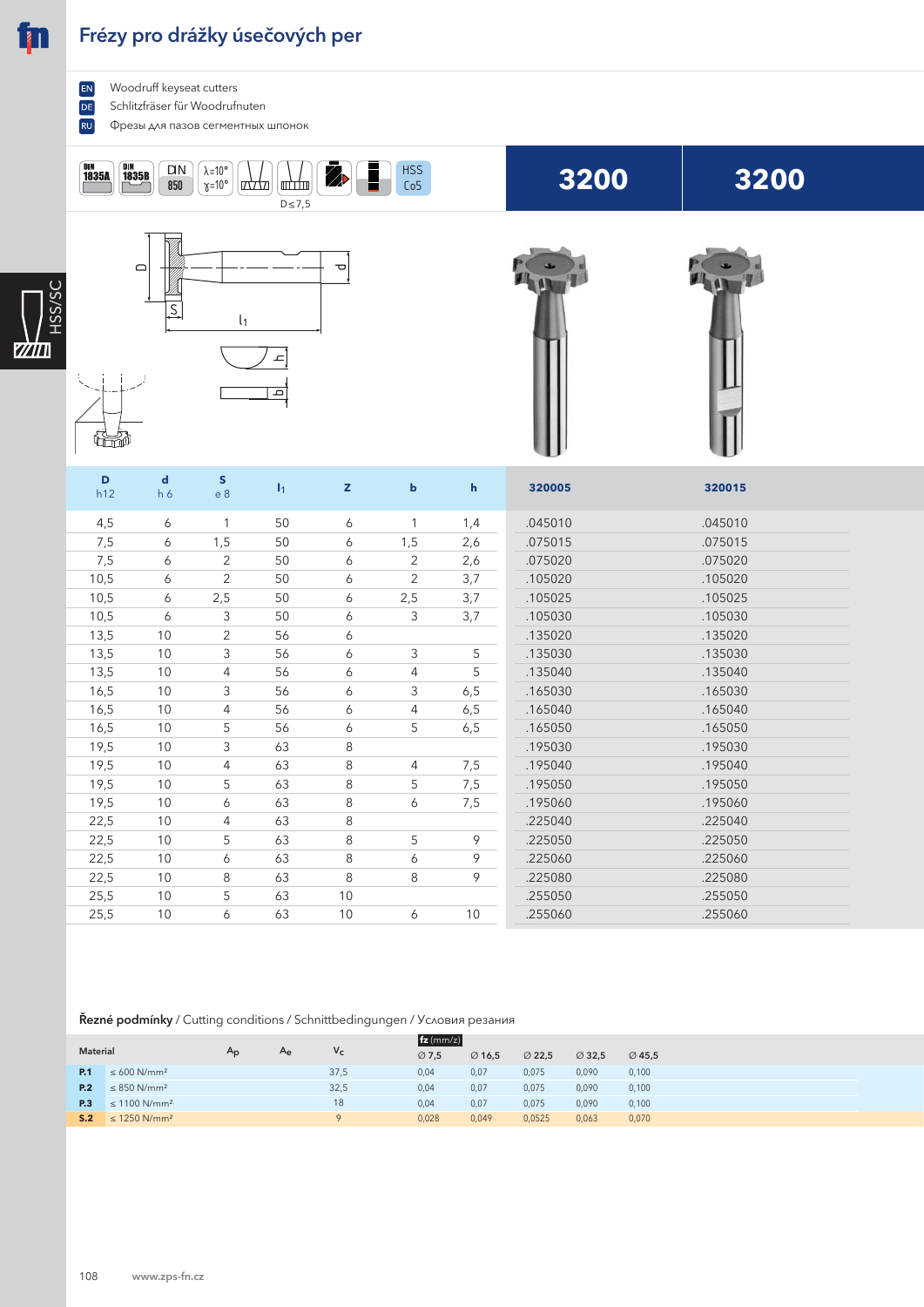

- Schlitzfräser für Woodrufnuten  $DE$
- **RU** Фрезы для пазов сегментных шпонок







3200



3200



| D<br>h12 | $\mathbf d$<br>h 6 | $\mathsf{s}$<br>e <sub>8</sub> | $\mathbf{I}_1$ | z  | $\mathbf b$ | $\mathbf{h}$ | 320005  | 320015  |
|----------|--------------------|--------------------------------|----------------|----|-------------|--------------|---------|---------|
| 28,5     | 10                 | 6                              | 63             | 10 | 6           | 11           | .285060 | .285060 |
| 28,5     | 10                 | 8                              | 63             | 10 | 8           | 11           | .285080 | .285080 |
| 28,5     | 12                 | 10                             | 71             | 10 | 10          | 11           | .285100 | .285100 |
| 32,5     | 12                 | 6                              | 71             | 10 |             |              | .325060 | .325060 |
| 32,5     | 12                 |                                | 71             | 10 |             |              | .325070 | .325070 |
| 32,5     | 12                 | 8                              | 71             | 10 | 8           | 13           | .325080 | .325080 |
| 32,5     | 12                 | 10                             | 71             | 10 | 10          | 13           | .325100 | .325100 |
| 38,5     | 12                 | 8                              | 71             | 10 |             |              | .385080 | .385080 |
| 45,5     | 12                 | 8                              | 71             | 12 |             |              | .455080 | .455080 |
| 45,5     | 12                 | 10                             | 71             | 12 | 10          | 16           | .455100 | .455100 |
|          |                    |                                |                |    |             |              |         |         |

| <b>Material</b> |                               | A <sub>D</sub> | $A_{\mathbf{e}}$ | $V_c$ | $fz$ (mm/z)<br>$\varnothing$ 7,5 | $\varnothing$ 16,5 | $\varnothing$ 22,5 | $\varnothing$ 32,5 | $\varnothing$ 45.5 |
|-----------------|-------------------------------|----------------|------------------|-------|----------------------------------|--------------------|--------------------|--------------------|--------------------|
|                 |                               |                |                  |       |                                  |                    |                    |                    |                    |
| <b>P.1</b>      | $\leq 600$ N/mm <sup>2</sup>  |                |                  | 37,5  | 0,04                             | 0,07               | 0,075              | 0,090              | 0,100              |
| P <sub>2</sub>  | $\leq$ 850 N/mm <sup>2</sup>  |                |                  | 32,5  | 0,04                             | 0,07               | 0,075              | 0,090              | 0,100              |
| P.3             | $\leq$ 1100 N/mm <sup>2</sup> |                |                  | 18    | 0,04                             | 0,07               | 0,075              | 0,090              | 0,100              |
| S.2             | $\leq$ 1250 N/mm <sup>2</sup> |                |                  |       | 0,028                            | 0,049              | 0,0525             | 0,063              | 0,070              |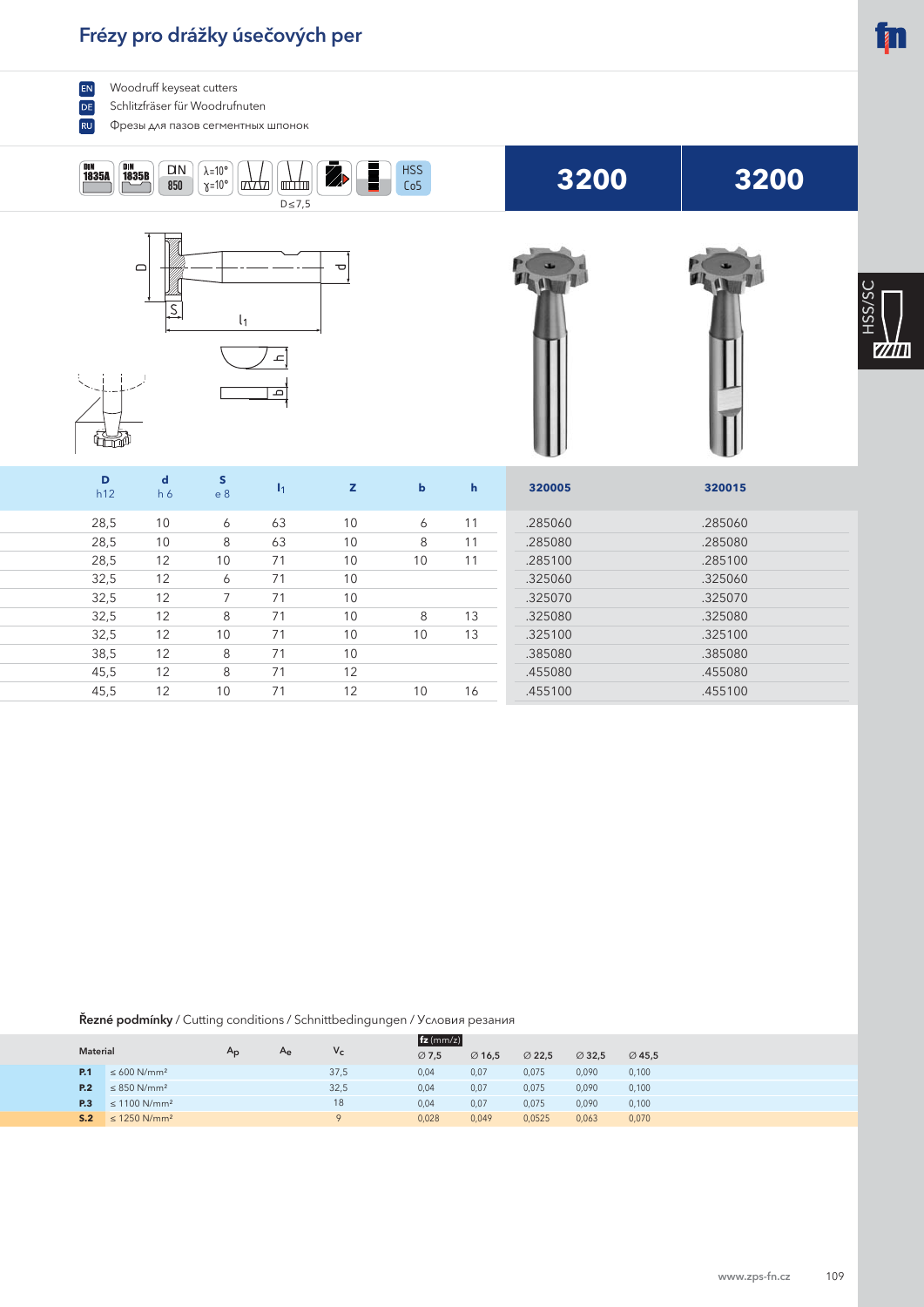

- Schlitzfräser für Woodrufnuten  $DE$
- **RU** Фрезы для пазов сегментных шпонок





备

m

| $\overline{C}$ |  |
|----------------|--|
|                |  |



3201

| D<br>h 11 | $\mathbf d$<br>h8 | $\mathsf{s}$<br>e8 | $\mathbf{I}_1$ | $\mathbf{z}$ | Dj             | 320100<br>320100 |
|-----------|-------------------|--------------------|----------------|--------------|----------------|------------------|
| 7,5       | 6                 | 1,5                | 48             | 8            | $\overline{7}$ | .070015          |
| 7,5       | 6                 | 2                  | 48             | 8            | $\overline{7}$ | .070020          |
| 10,8      | 8                 | 1                  | 45             | 8            | 10             | .100010          |
| 10,8      | 8                 | 1,6                | 45             | 8            | 10             | .100016          |
| 10,8      | 8                 | 2,5                | 45             | 8            | 10             | .100025          |
| 10,8      | 8                 | 3                  | 45             | 8            | 10             | .100030          |
| 14        | 8                 | 3                  | 45             | 8            | 13             | .130030          |
| 14        | 10                | $\overline{4}$     | 50             | 8            | 13             | .130040          |
| 17,2      | 10                | 1,6                | 50             | 8            | 16             | .160016          |
| 17,2      | 10                | 2                  | 50             | 8            | 16             | .160020          |
| 17,2      | 10                | 3                  | 50             | 8            | 16             | .160030          |
| 17,2      | 10                | $\overline{4}$     | 50             | 8            | 16             | .160040          |
| 17,2      | 12                | 5                  | 60             | 8            | 16             | .160050          |
| 20,5      | 10                | $\overline{4}$     | 50             | 8            | 19             | .190040          |
| 20,5      | 12                | 5                  | 60             | 8            | 19             | .190050          |
| 23,7      | 12                | 5                  | 60             | 8            | 22             | .220050          |
| 23,7      | 12                | 6                  | 60             | 8            | 22             | .220060          |
| 27        | 12                | $\overline{2}$     | 60             | 10           | 25             | .250020          |
|           |                   |                    |                |              |                |                  |

| $\prime$     | ш |
|--------------|---|
| $\mathbf{L}$ | ш |

| Material   |                              | $A_{D}$ | $A_{e}$ | $V_c$ | $\left  \frac{{\mathsf{f}} {\mathsf{z}} \, (\mathsf{mm}/\mathsf{z}) \right $<br>$\varnothing$ 7.5 | $\varnothing$ 14 | $\varnothing$ 20,5 | <b>Ø27</b> | Ø48,6 |
|------------|------------------------------|---------|---------|-------|---------------------------------------------------------------------------------------------------|------------------|--------------------|------------|-------|
| <b>P.1</b> | $\leq 600$ N/mm <sup>2</sup> |         |         | 30    | 0,04                                                                                              | 0,06             | 0,07               | 0,08       | 0,11  |
| P.2        | $\leq$ 850 N/mm <sup>2</sup> |         |         | 26    | 0,04                                                                                              | 0,06             | 0,07               | 0.08       | 0,11  |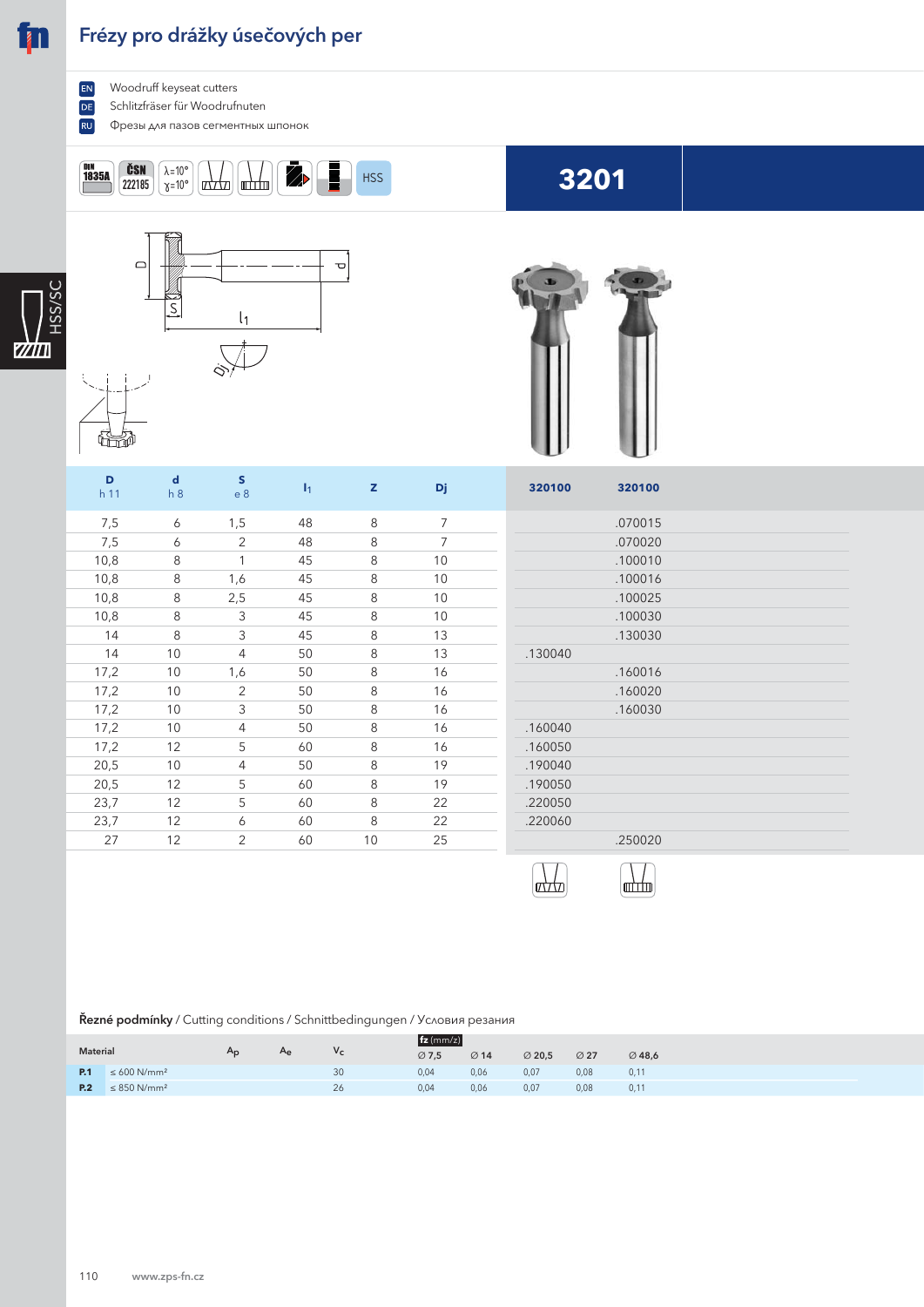

- Schlitzfräser für Woodrufnuten  $DE$
- **RU** Фрезы для пазов сегментных шпонок







3201



fn

| D<br>h 11 | $\mathbf d$<br>h8 | $\mathsf{s}$<br>e <sub>8</sub> | $\mathbf{I}_1$ | z  | Dj | 320100  | 320100  |  |
|-----------|-------------------|--------------------------------|----------------|----|----|---------|---------|--|
| 27        | 12                | 3                              | 60             | 10 | 25 |         | .250030 |  |
| 27        | 12                | 6                              | 60             | 10 | 25 | .250060 |         |  |
| 30,2      | 12                | 6                              | 60             | 10 | 28 | .280060 |         |  |
| 30,2      | 16                | 8                              | 70             | 10 | 28 | .280080 |         |  |
| 34,5      | 16                | 6                              | 70             | 10 | 32 | .320060 |         |  |
| 34,5      | 16                | 8                              | 70             | 10 | 32 | .320080 |         |  |
| 41        | 16                | 8                              | 70             | 10 | 38 | .380080 |         |  |
| 48,6      | 16                | 8                              | 70             | 10 | 45 | .450080 |         |  |
| 48,6      | 16                | 10                             | 70             | 10 | 45 | .450100 |         |  |
|           |                   |                                |                |    |    |         |         |  |



| <b>Material</b> |                              | Ap | $A_{e}$ | $V_c$ | <b>fz</b> (mm/z)<br>$\varnothing$ 7.5 | $\varnothing$ 14 | $\varnothing$ 20,5 | <b>Ø27</b> | Ø48,6 |
|-----------------|------------------------------|----|---------|-------|---------------------------------------|------------------|--------------------|------------|-------|
| <b>P.1</b>      | $\leq 600$ N/mm <sup>2</sup> |    |         | 30    | 0,04                                  | 0,06             | 0,07               | 0,08       | 0,11  |
| P <sub>2</sub>  | $\leq$ 850 N/mm <sup>2</sup> |    |         | 26    | 0,04                                  | 0,06             | 0,07               | 0,08       | 0,11  |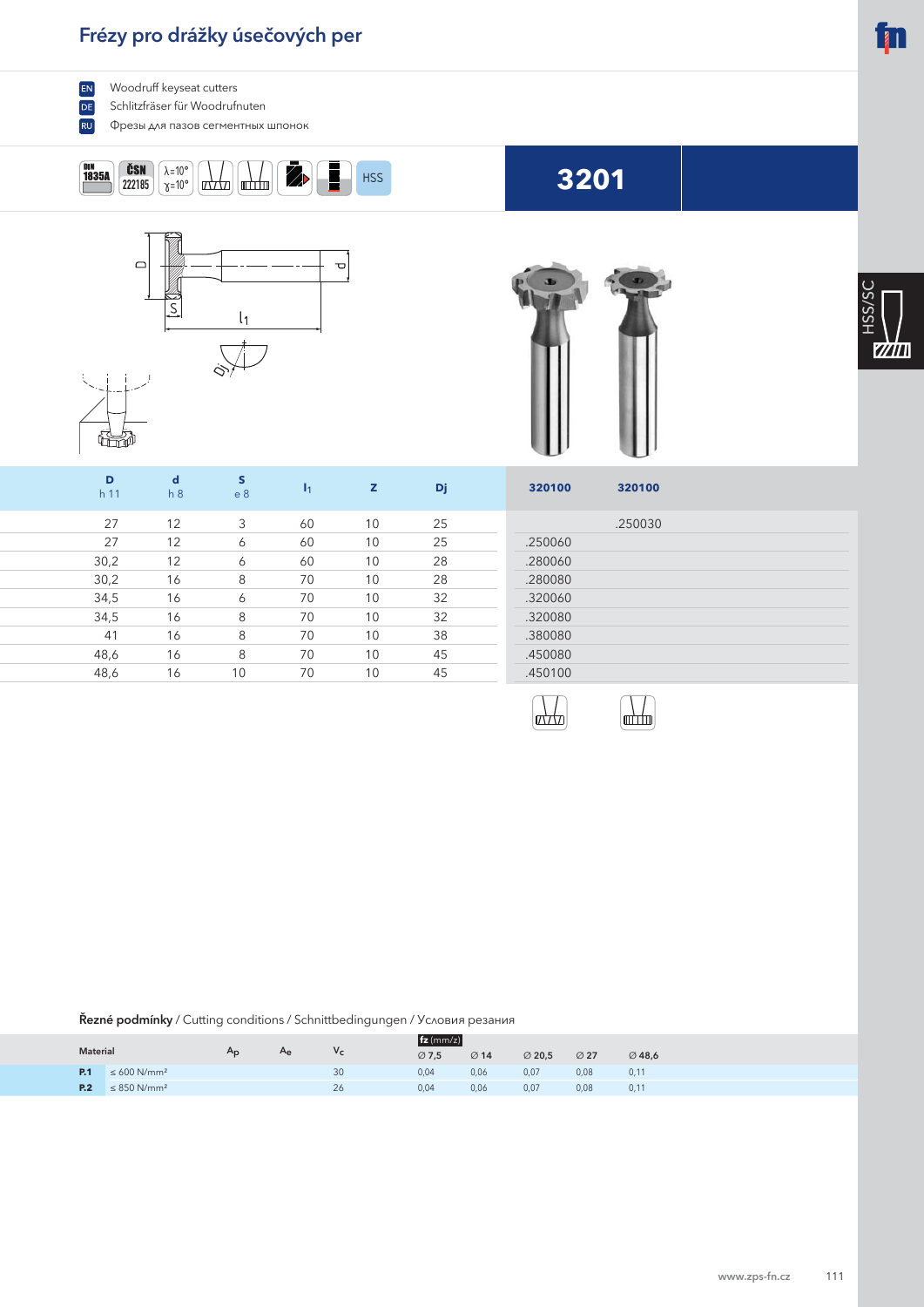# Frézy úhlové čelní



- Winkel-Stirnfräser  $DE$
- **RU** Фрезы угловые торцовые





**in** 









3302



3302

| $\rho$<br>± 30' | D<br>js $16$ | $\mathbf d$<br>h6 | I <sub>1</sub> | I <sub>2</sub> | $\mathbf{z}$ | 330205  | 330215  |
|-----------------|--------------|-------------------|----------------|----------------|--------------|---------|---------|
| 45              | 16           | 12                | 60             | 4              | 10           | .045160 | .045160 |
| 45              | 20           | 12                | 63             | 5              | 10           | .045200 | .045200 |
| 45              | 25           | 12                | 67             | 6,3            | 10           | .045250 | .045250 |
| 45              | 32           | 16                | 71             | 8              | 12           | .045320 | .045320 |
| 45              | 36           | 16                | 80             | 8              | 12           | .045360 | .045360 |
| 45              | 40           | 16                | 80             | 10             | 12           | .045400 | .045400 |
| 50              | 16           | 12                | 60             | 5              | 10           | .050160 | .050160 |
| 50              | 20           | 12                | 63             | 6,3            | 10           | .050200 | .050200 |
| 50              | 25           | 12                | 67             | 8              | 10           | .050250 | .050250 |
| 55              | 16           | 12                | 60             | 5,6            | 10           | .055160 | .055160 |
| 55              | 20           | 12                | 63             | 7,1            | 10           | .055200 | .055200 |
| 55              | 25           | 12                | 67             | 9              | 10           | .055250 | .055250 |
| 60              | 16           | 12                | 60             | 6,3            | 10           | .060160 | .060160 |
| 60              | 20           | 12                | 63             | 8              | 10           | .060200 | .060200 |
| 60              | 25           | 12                | 67             | 10             | 10           | .060250 | .060250 |
| 60              | 32           | 16                | 71             | 12,5           | 12           | .060320 | .060320 |
| 60              | 40           | 16                | 80             | 16             | 12           | .060400 | .060400 |

| <b>Material</b> |                               | $A_{\mathbf{D}}$ | $A_{e}$ | $V_c$   | $ \mathsf{fz}(\mathsf{mm}/z) $<br>Ø16 | $\varnothing$ 20 | $\varnothing$ 25 | Ø 32  |  |  |
|-----------------|-------------------------------|------------------|---------|---------|---------------------------------------|------------------|------------------|-------|--|--|
|                 | 330205                        |                  |         |         |                                       |                  |                  |       |  |  |
| <b>P.1</b>      | $\leq 600$ N/mm <sup>2</sup>  |                  |         | 37,5    | 0,07                                  | 0,075            | 0,08             | 0,090 |  |  |
| P <sub>2</sub>  | $\leq$ 850 N/mm <sup>2</sup>  |                  |         | 32,5    | 0,07                                  | 0,075            | 0,08             | 1,090 |  |  |
| P.3             | $\leq$ 1100 N/mm <sup>2</sup> |                  |         | 18      | 0,07                                  | 0,075            | 0,08             | 2,090 |  |  |
| S.2             | $\leq$ 1250 N/mm <sup>2</sup> |                  |         | $\circ$ | 0.049                                 | 0.0525           | 0.056            | 5.090 |  |  |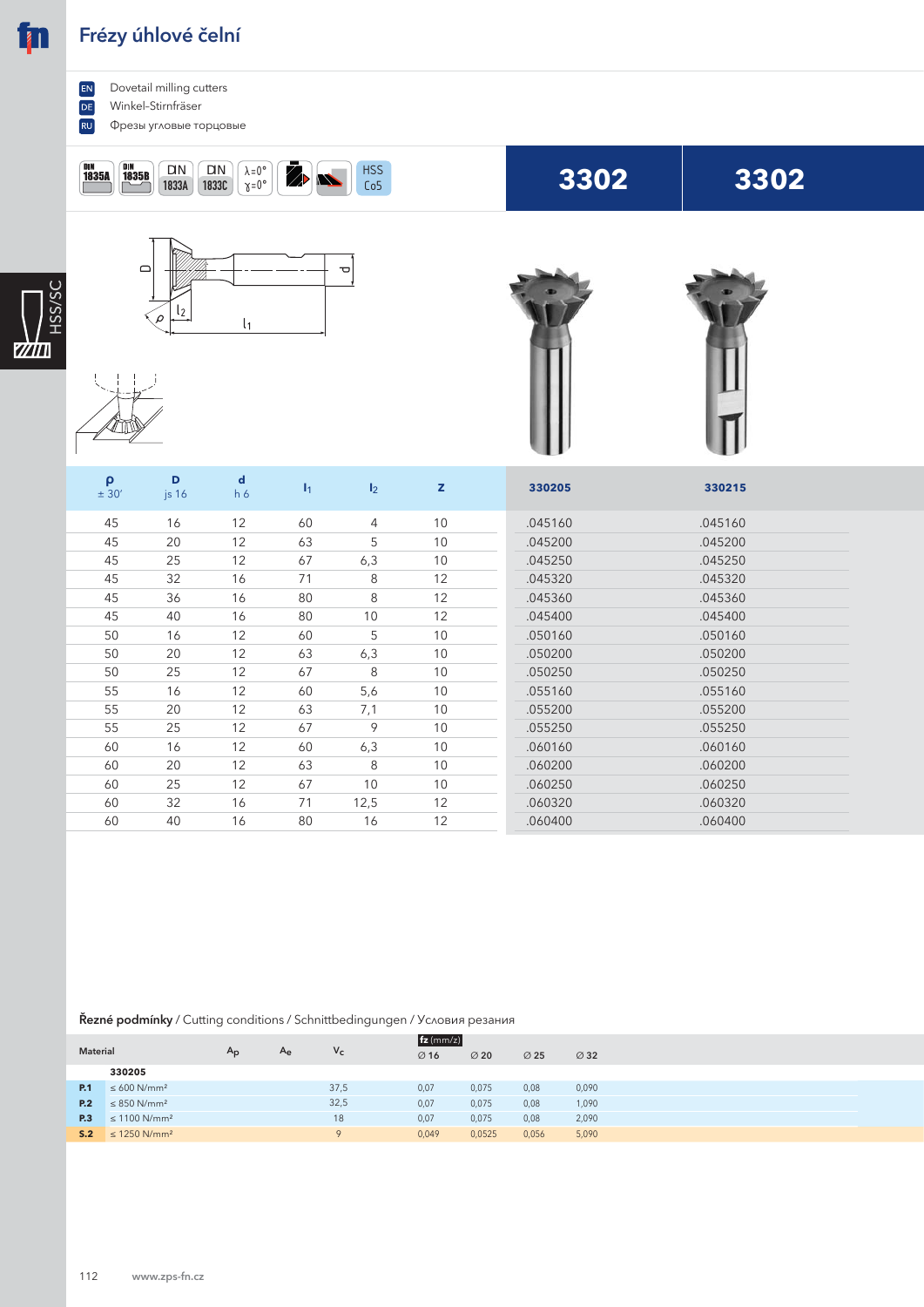### Frézy úhlové čelní



Winkel-Stirnfräser  $DE$ 

**RU** Фрезы угловые торцовые







| $\boldsymbol{\rho}$<br>± 30' | D<br>is 16 | $\mathbf d$<br>h6 | $\mathbf{I}_1$ | 12  | z  | 330205  | 330215  |
|------------------------------|------------|-------------------|----------------|-----|----|---------|---------|
| $65*$                        | 16         | 12                | 60             | 6,3 | 10 | .065160 | .065160 |
| $65*$                        | 25         | 12                | 67             | 10  | 12 | .065250 | .065250 |
| $70*$                        | 16         | 12                | 60             |     | 10 | .070160 | .070160 |
| $70*$                        | 20         | 12                | 63             | 9   | 10 | .070200 | .070200 |
| $70*$                        | 25         | 16                | 67             | 11  | 10 | .070250 | .070250 |
| $75*$                        | 16         | 12                | 60             | 8   | 10 | .075160 | .075160 |
| $75*$                        | 25         | 12                | 67             | 10  | 12 | .075250 | .075250 |
| $80*$                        | 16         | 12                | 60             | 8   | 10 | .080160 | .080160 |
| $80*$                        | 25         | 12                | 67             | 10  | 12 | .080250 | .080250 |
| $85*$                        | 16         | 12                | 60             | 8   | 10 | .085160 | .085160 |
| $85*$                        | 25         | 12                | 67             | 10  | 12 | .085250 | .085250 |

3302

\*)  $\neq$  DIN 1833

Řezné podmínky / Cutting conditions / Schnittbedingungen / Условия резания

| <b>Material</b> |                               | $A_{\mathsf{D}}$ | $A_{e}$ | $V_c$   | $ f$ z (mm/z)<br>Ø16 | $\varnothing$ 20 | Ø 25  | $\varnothing$ 32 |
|-----------------|-------------------------------|------------------|---------|---------|----------------------|------------------|-------|------------------|
|                 | 330205                        |                  |         |         |                      |                  |       |                  |
| <b>P.1</b>      | $\leq 600$ N/mm <sup>2</sup>  |                  |         | 37,5    | 0,07                 | 0,075            | 0,08  | 0,090            |
| P.2             | $\leq$ 850 N/mm <sup>2</sup>  |                  |         | 32,5    | 0,07                 | 0,075            | 0,08  | 1,090            |
| P.3             | $\leq$ 1100 N/mm <sup>2</sup> |                  |         | 18      | 0,07                 | 0,075            | 0,08  | 2,090            |
| S.2             | $\leq$ 1250 N/mm <sup>2</sup> |                  |         | $\circ$ | 0,049                | 0,0525           | 0,056 | 5,090            |



3302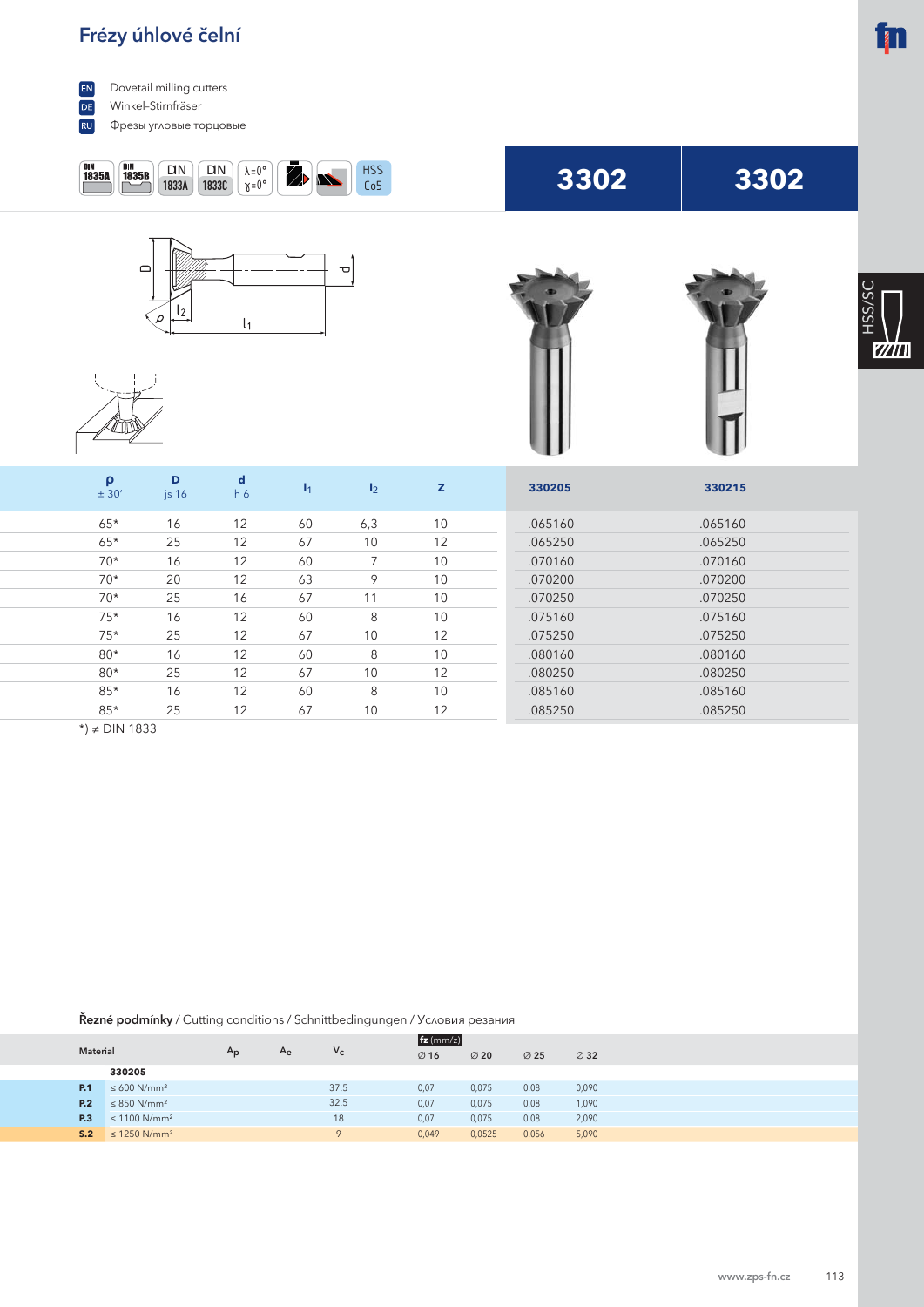# Frézy úhlové čelní



- Inverted dovetail milling cutters
- Winkel-Stirnfräser  $DE$
- **RU** Фрезы угловые торцовые







**in** 



3500



3500

| $\rho$<br>$\pm$ 30' | D<br>js $16$ | $\mathbf d$<br>h6 | $\mathbf{I}_1$ | I <sub>2</sub> | $\mathbf{z}$ | 350005  | 350015  |
|---------------------|--------------|-------------------|----------------|----------------|--------------|---------|---------|
| 45                  | 16           | 12                | 60             | 4              | 10           | .045160 | .045160 |
| 45                  | 20           | 12                | 63             | 5              | 10           | .045200 | .045200 |
| 45                  | 25           | 12                | 67             | 6,3            | 10           | .045250 | .045250 |
| 45                  | 32           | 16                | 71             | 8              | 12           | .045320 | .045320 |
| 45                  | 40           | 16                | 80             | 10             | 12           | .045400 | .045400 |
| 50                  | 16           | 12                | 60             | 5              | 12           | .050160 | .050160 |
| 50                  | 20           | 12                | 63             | 6,3            | 12           | .050200 | .050200 |
| 50                  | 25           | 12                | 67             | 8              | 12           | .050250 | .050250 |
| 55                  | 16           | 12                | 60             | 5,6            | 10           | .055160 | .055160 |
| 55                  | 20           | 12                | 63             | 7,1            | 10           | .055200 | .055200 |
| 55                  | 25           | 12                | 67             | 9              | 12           | .055250 | .055250 |
| 60                  | 16           | 12                | 60             | 6,3            | 10           | .060160 | .060160 |
| 60                  | 20           | 12                | 63             | 8              | 10           | .060200 | .060200 |
| 60                  | 25           | 12                | 67             | 10             | 10           | .060250 | .060250 |
| $65*$               | 16           | 12                | 60             | 6,3            | 10           | .065160 | .065160 |
| $65*$               | 25           | 12                | 67             | 10             | 12           | .065250 | .065250 |
| $70*$               | 16           | 12                | 60             | $\overline{7}$ | 10           | .070160 | .070160 |
| $70*$               | 20           | 12                | 63             | 9              | 10           | .070200 | .070200 |
| $70*$               | 25           | 16                | 67             | 11             | 10           | .070250 | .070250 |
| $75*$               | 16           | 12                | 60             | 8              | 10           | .075160 | .075160 |
| $75*$               | 25           | 12                | 67             | 10             | 12           | 075250  | .075250 |

\*)  $\neq$  DIN 1833

| Material   |                               | $A_{D}$ | $A_{e}$ | $V_c$   | $fz$ (mm/z)<br>Ø16 | $\varnothing$ 20 | Ø 25  |  |  |  |
|------------|-------------------------------|---------|---------|---------|--------------------|------------------|-------|--|--|--|
| <b>P.1</b> | $\leq 600$ N/mm <sup>2</sup>  |         | 1xb     | 37,5    | 0,07               | 0,075            | 0,08  |  |  |  |
| P.2        | $\leq$ 850 N/mm <sup>2</sup>  |         | 1xb     | 32,5    | 0,07               | 0,075            | 0,08  |  |  |  |
| P.3        | $\leq$ 1100 N/mm <sup>2</sup> |         | 1xb     | 18      | 0,07               | 0,075            | 0,08  |  |  |  |
| S.2        | $\leq$ 1250 N/mm <sup>2</sup> |         | 1xb     | $\circ$ | 0,049              | 0,0525           | 0,056 |  |  |  |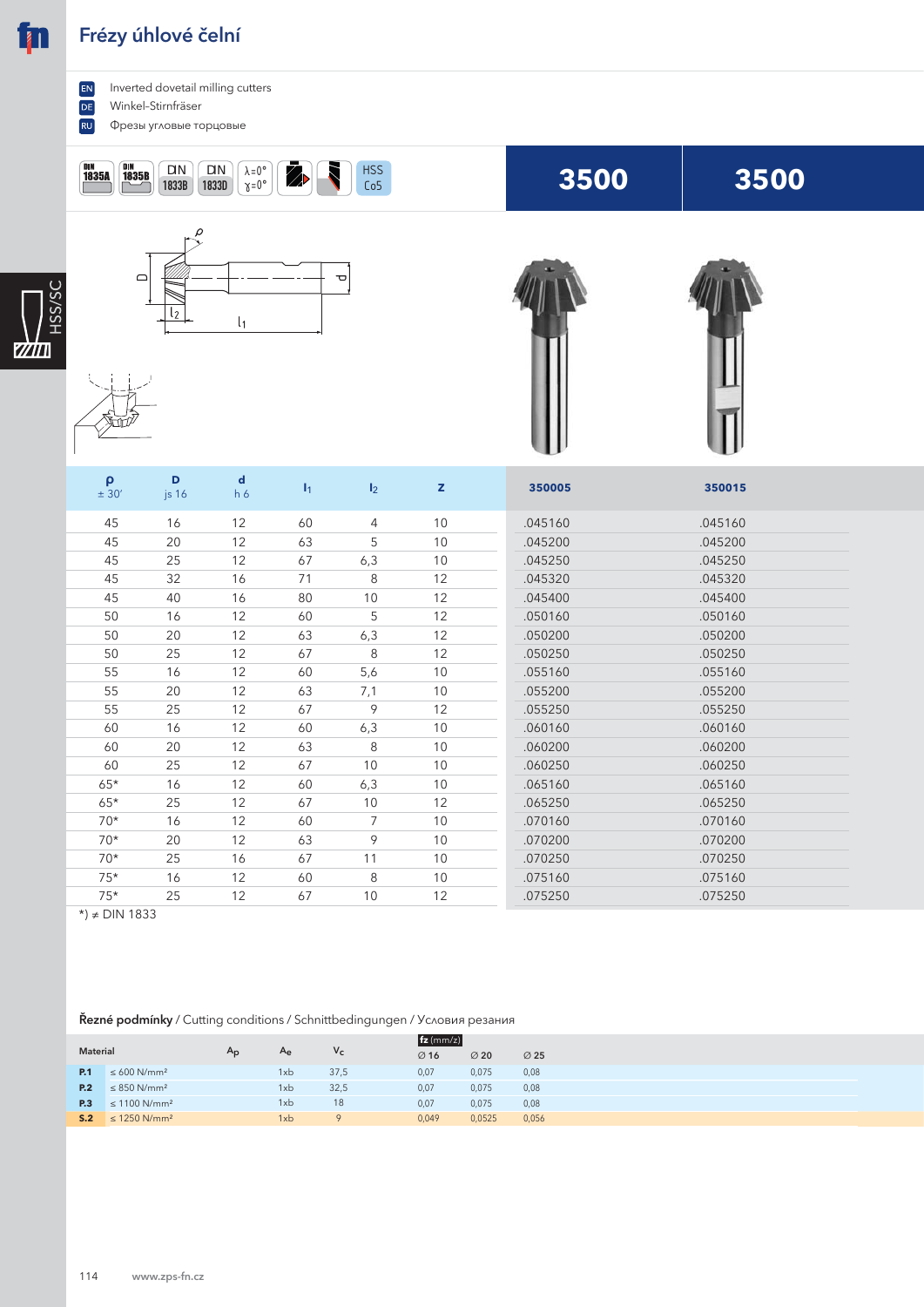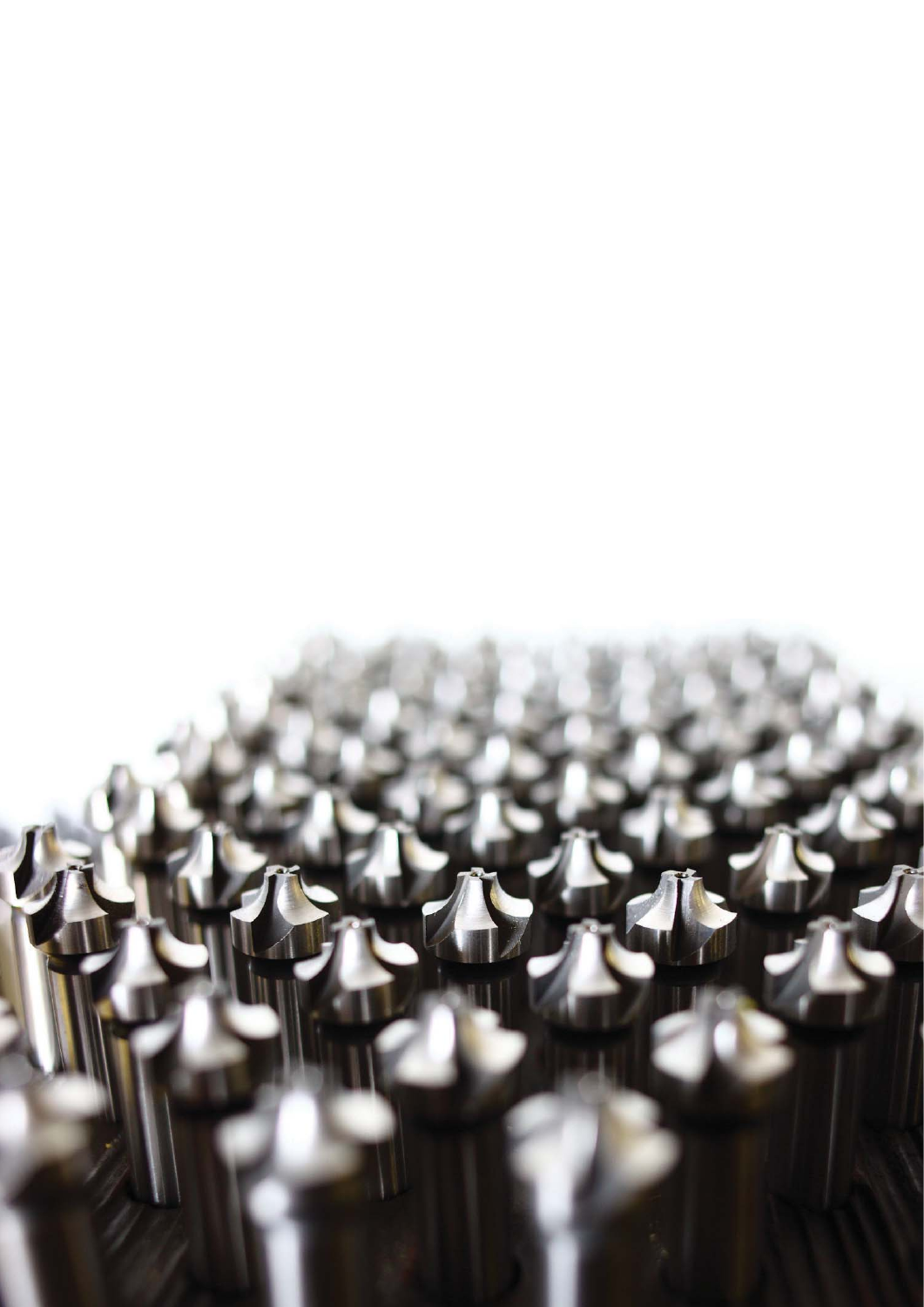# Frézy čtvrtkruhové vyduté



**in** 

<u>ezhon</u>

- Viertelrund-Profilfräser konkav  $DE$
- **RU** Фрезы секторные выгнутые



| n.<br>H 11       | ◡<br>js 15 | u<br>h6 | I <sub>1</sub> | $\mathbf{z}$   | 360018 |  |
|------------------|------------|---------|----------------|----------------|--------|--|
| 1                | 8          | 10      | 60             | $\overline{4}$ | .010   |  |
| 1,25             | 9          | 10      | 60             | $\overline{4}$ | .0125  |  |
| 1,5              | 9          | 10      | 60             | $\overline{4}$ | .015   |  |
| 1,6              | 9,2        | 10      | 60             | $\overline{4}$ | .016   |  |
| $\overline{2}$   | 10         | 10      | 60             | $\overline{4}$ | .020   |  |
| 2,5              | 11         | 10      | 60             | $\overline{4}$ | .025   |  |
| $\mathsf 3$      | 12         | 12      | 60             | $\overline{4}$ | .030   |  |
| 3,5              | 13         | 12      | 60             | $\overline{4}$ | .035   |  |
| $\overline{4}$   | 14         | 12      | 60             | $\overline{4}$ | .040   |  |
| 4,5              | 15         | 12      | 60             | $\overline{4}$ | .045   |  |
| $\sqrt{5}$       | 16         | 12      | 60             | $\overline{4}$ | $.050$ |  |
| 5,5              | 19         | 16      | 67             | $\overline{4}$ | .055   |  |
| $\boldsymbol{6}$ | 20         | 16      | 67             | $\overline{4}$ | $.060$ |  |
| 6,3              | 20,6       | 16      | 71             | $\overline{4}$ | .063   |  |
| 6, 5             | 21         | 16      | 71             | $\overline{4}$ | .065   |  |
| $\overline{7}$   | 22         | 16      | 71             | $\overline{4}$ | .070   |  |
| 7,5              | 23         | 16      | 71             | $\overline{4}$ | .075   |  |
| $\,8\,$          | 24         | 16      | 71             | $\overline{4}$ | .080   |  |
| 8,5              | 25         | 25      | 85             | $\overline{4}$ | .085   |  |
| 9                | 26         | 25      | 85             | $\overline{4}$ | .090   |  |
|                  |            |         |                |                |        |  |

| <b>Material</b> |                               | $A_{D}$ | $A_{\rm e}$ | $V_c$ | $ \mathbf{f}\mathbf{z}$ (mm/z)<br>$\varnothing$ 8 | $\varnothing$ 10 | $\varnothing$ 12 | $\varnothing$ 16 | $\varnothing$ 20 |
|-----------------|-------------------------------|---------|-------------|-------|---------------------------------------------------|------------------|------------------|------------------|------------------|
| <b>P.1</b>      | $\leq 600$ N/mm <sup>2</sup>  |         |             | 45    | 0,04                                              | 0,05             | 0,06             | 0,065            | 0,07             |
| P <sub>2</sub>  | $\leq$ 850 N/mm <sup>2</sup>  |         |             | 39    | 0,04                                              | 0,05             | 0,06             | 0,065            | 0,07             |
| P.3             | $\leq$ 1100 N/mm <sup>2</sup> |         |             | 24    | 0,04                                              | 0,05             | 0,06             | 0,065            | 0,07             |
| S.2             | $\leq$ 1250 N/mm <sup>2</sup> |         |             | 12    | 0,028                                             | 0,035            | 0,042            | 0,0455           | 0,049            |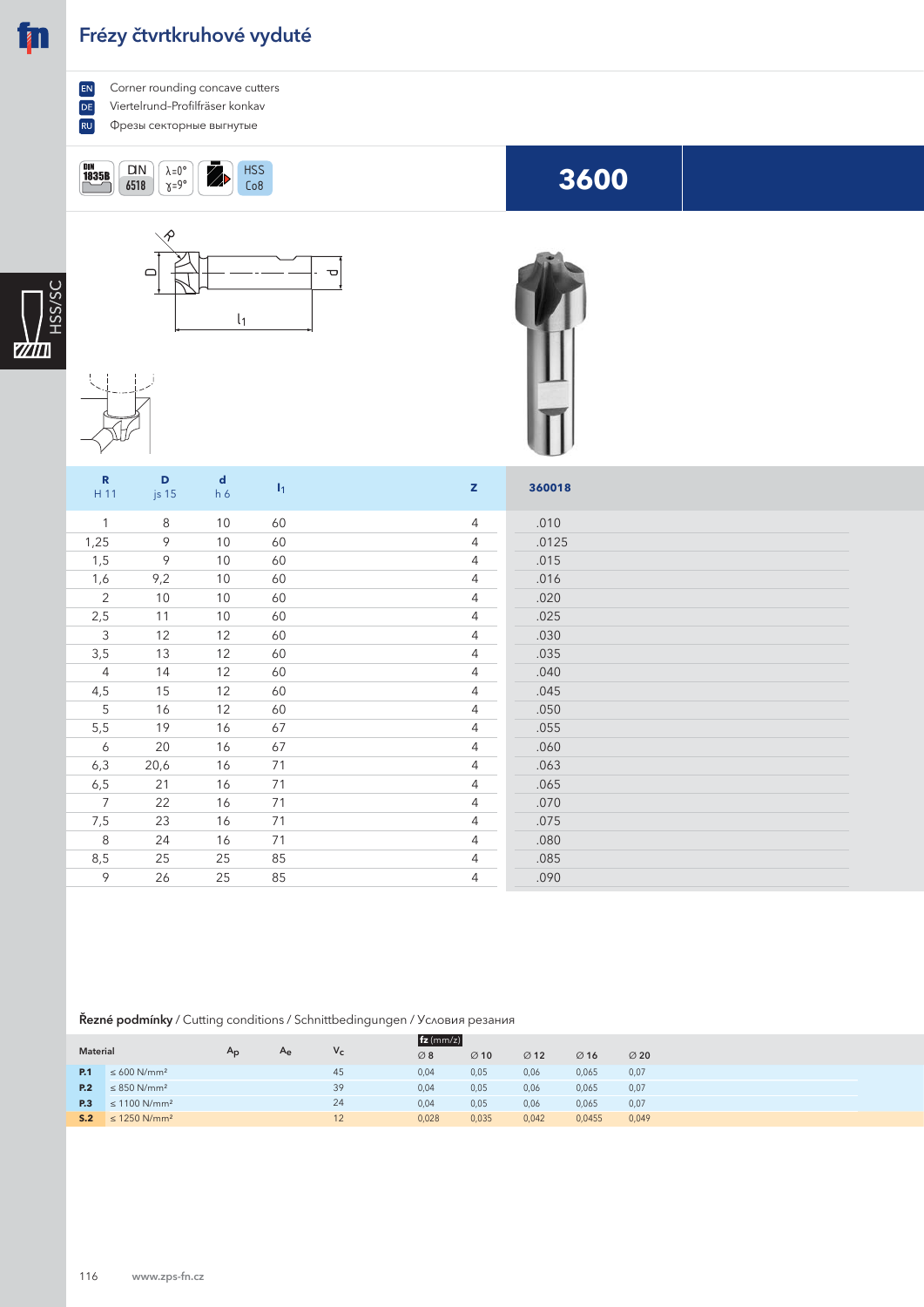### Frézy čtvrtkruhové vyduté



- Corner rounding concave cutters EN
- Viertelrund-Profilfräser konkav  $DE$
- **RU** Фрезы секторные выгнутые



 $\boldsymbol{6}$ 

 $\boldsymbol{6}$ 

 $\delta$ 

 $\boldsymbol{6}$ 

 $\boldsymbol{6}$ 

 $\boldsymbol{6}$ 

.150

.160

.170

.180

.190

.200

Řezné podmínky / Cutting conditions / Schnittbedingungen / Условия резания

 $\overline{25}$ 

 $\overline{25}$ 

32

32

32

32

100

100

112

112

112

112

15

16

17

18

19

20

46

48

50

52

56

56

| <b>Material</b> |                               | A <sub>D</sub> | $A_{e}$ | $V_c$ | $fz$ (mm/z)<br>$\varnothing$ 8 | $\varnothing$ 10 | $\varnothing$ 12 | Ø16    | $\varnothing$ 20 |
|-----------------|-------------------------------|----------------|---------|-------|--------------------------------|------------------|------------------|--------|------------------|
| <b>P.1</b>      | $\leq 600$ N/mm <sup>2</sup>  |                |         | 45    | 0,04                           | 0,05             | 0,06             | 0,065  | 0,07             |
| P.2             | $\leq$ 850 N/mm <sup>2</sup>  |                |         | 39    | 0,04                           | 0,05             | 0,06             | 0,065  | 0,07             |
| P.3             | $\leq$ 1100 N/mm <sup>2</sup> |                |         | 24    | 0,04                           | 0,05             | 0,06             | 0,065  | 0,07             |
| S.2             | $\leq$ 1250 N/mm <sup>2</sup> |                |         | 12    | 0,028                          | 0,035            | 0,042            | 0,0455 | 0,049            |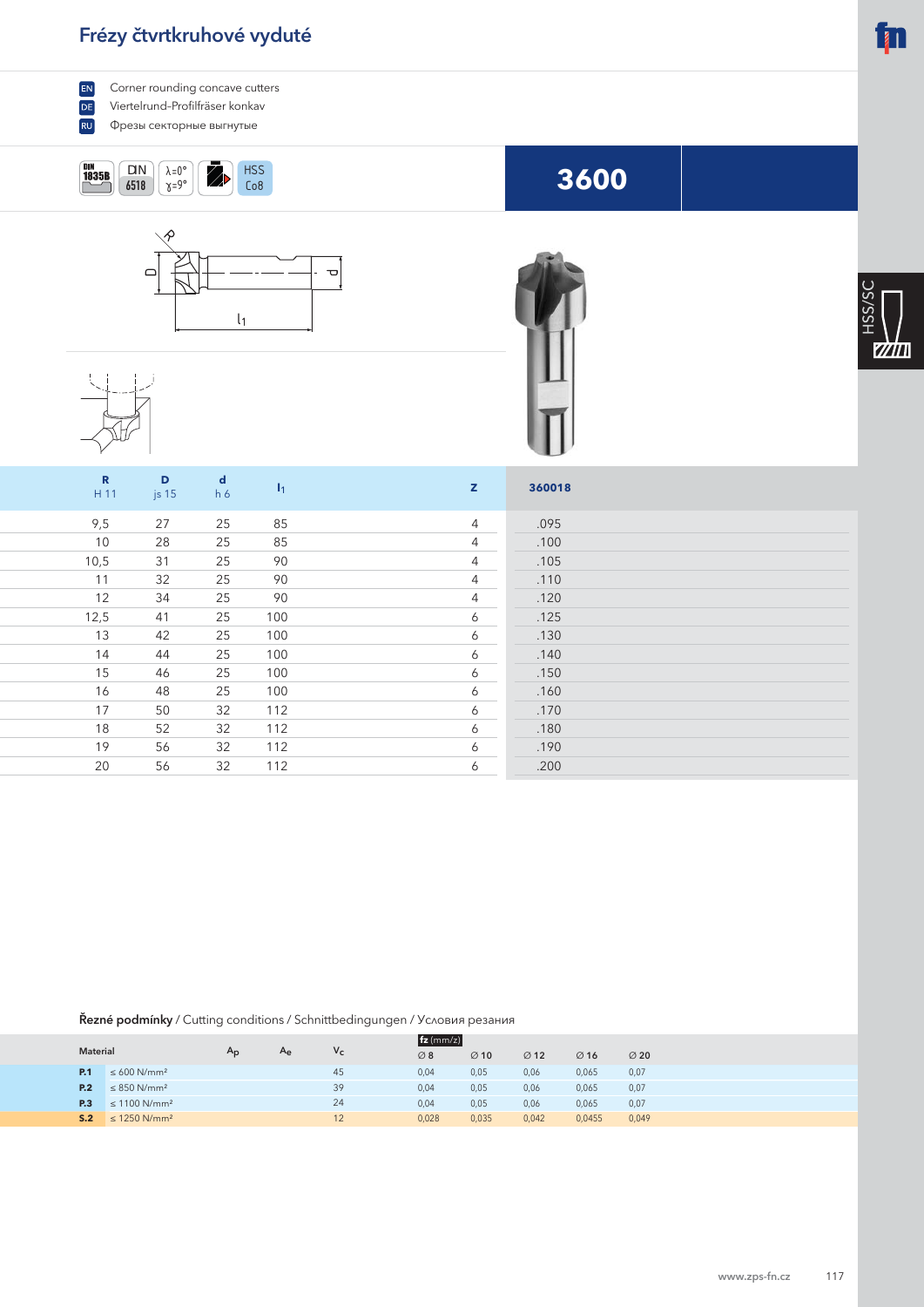# Frézy pro drážky T



- T Nutenfräser mit MK  $DE$
- **RU** Фрезы для Т-пазов с коническим хвостовиком









**in** 

| <b>FILLY</b> |           |           |                |                |    |    | <b>STATISTICS</b> |
|--------------|-----------|-----------|----------------|----------------|----|----|-------------------|
| D<br>h 12    | <b>MK</b> | S<br>h 12 | d <sub>1</sub> | $\mathbf{I}_1$ | z  | a  | 310340            |
| 18           | 1         | 8         | 8              | 82             | 8  | 10 | .180              |
| 21           | 2         | 9         | 10             | 102            | 8  | 12 | .210              |
| 25           | 2         | 11        | 12             | 104            | 8  | 14 | .250              |
| 32           | 2         | 14        | 16             | 111            | 8  | 18 | .320              |
| 40           | 3         | 18        | 20             | 138            | 8  | 22 | .400              |
| 50           | 4         | 22        | 25             | 173            | 8  | 28 | .500              |
| 60           | 4         | 28        | 31             | 188            | 10 | 36 | .600              |
| 72           | 5         | 35        | 36             | 229            | 10 | 42 | .720              |
|              |           |           |                |                |    |    |                   |

3103

| Material   |                              | $A_{D}$ | $A_{e}$ | $V_c$ | $ f$ z (mm/z) $ $<br>Ø 21 | $\varnothing$ 25 | $\varnothing$ 40 | $\varnothing$ 50 |
|------------|------------------------------|---------|---------|-------|---------------------------|------------------|------------------|------------------|
| <b>P.1</b> | $\leq 600$ N/mm <sup>2</sup> | 0,1xD   | 1xb     | 37,5  | 0,07                      | 0,08             | 0,040            | 0,050            |
| P.2        | $\leq$ 850 N/mm <sup>2</sup> | 0.1xD   | 1xb     | 32,5  | 0.07                      | 0,08             | 0,040            | 0,050            |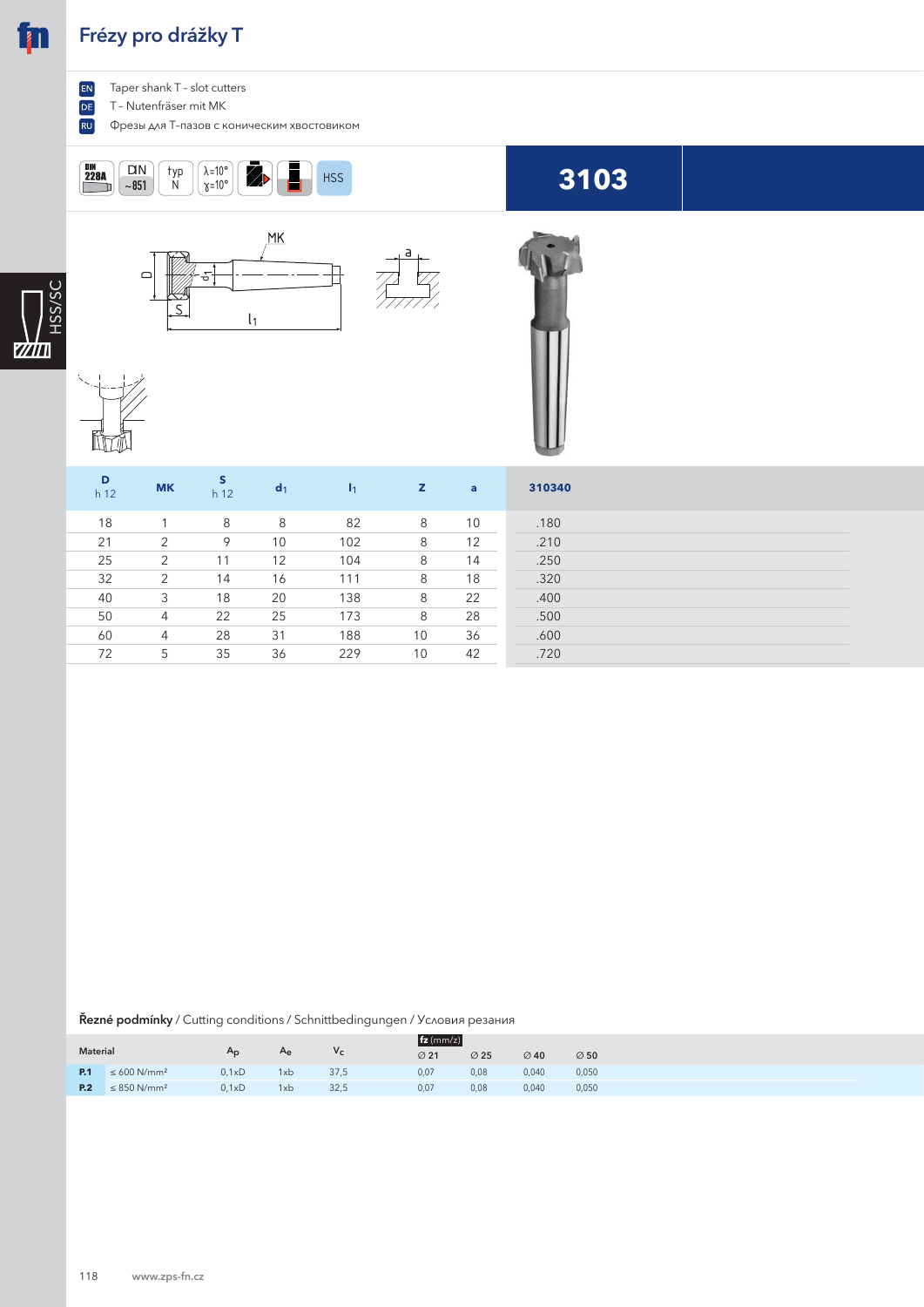# Frézy na sražení hran | 90°, 60°



Entgraftfräser | 90°, 60°  $\boxed{\mathsf{DE}}$ 

 $\sim$ 

Фрезы одноугловые | 90°, 60° **RU** 



| $\alpha$     | Dc  | d<br>h 6 | $\mathbf{I}$ | z              | S350002 |
|--------------|-----|----------|--------------|----------------|---------|
| $90^{\circ}$ | 1,2 | 6        | 57           | $\overline{4}$ | .090012 |
| $90^{\circ}$ | 1,6 | 8        | 63           | $\overline{4}$ | .090016 |
| $90^\circ$   | 2   | 10       | 72           | $\overline{4}$ | .090020 |
| $90^{\circ}$ | 2,4 | 12       | 83           | $\overline{4}$ | .090024 |
| $60^\circ$   | 1,2 | 6        | 57           | $\overline{4}$ | .060012 |
| $60^\circ$   | 1,6 | 8        | 63           | $\overline{4}$ | .060016 |
| $60^\circ$   | 2   | 10       | 72           | $\overline{4}$ | .060020 |
| $60^\circ$   | 2,4 | 12       | 83           | $\overline{4}$ | .060024 |

Řezné podmínky / Cutting conditions / Schnittbedingungen / Условия резания

|                 |                               |                |         |       | $ f$ z (mm/z)     | $90^\circ$        |                 |                   | $60^\circ$        |                   |                 |                   |  |
|-----------------|-------------------------------|----------------|---------|-------|-------------------|-------------------|-----------------|-------------------|-------------------|-------------------|-----------------|-------------------|--|
| <b>Material</b> |                               | A <sub>D</sub> | $A_{e}$ | $V_c$ | $\varnothing$ 1,2 | $\varnothing$ 1,6 | $\varnothing$ 2 | $\varnothing$ 2,4 | $\varnothing$ 1,2 | $\varnothing$ 1,6 | $\varnothing$ 2 | $\varnothing$ 2,4 |  |
| <b>P.1</b>      | $< 600$ N/mm <sup>2</sup>     |                |         | 180   | 0,05              | 0,07              | 0,1             | 0,12              | 0,03              | 0,05              | 0,07            | 0,1               |  |
| P.3             | $< 1100$ N/mm <sup>2</sup>    |                |         | 100   | 0,05              | 0,07              | 0,1             | 0,12              | 0,03              | 0,05              | 0,07            | 0,1               |  |
| <b>P.5</b>      | $\leq$ 1100 N/mm <sup>2</sup> |                |         | 80    | 0,05              | 0,07              | 0,1             | 0,12              | 0,03              | 0,05              | 0,07            | 0,1               |  |
| M.1             | $< 750$ N/mm <sup>2</sup>     |                |         | 90    | 0,05              | 0,07              | 0,1             | 0,12              | 0,03              | 0,05              | 0,07            | 0,1               |  |
| M.2             | $750 - 850 N/mm^2$            |                |         | 80    | 0,05              | 0,07              | 0,1             | 0,12              | 0,03              | 0,05              | 0,07            | 0,1               |  |
| K.1             | $< 240$ HB                    |                |         | 140   | 0,05              | 0,07              | 0,1             | 0,12              | 0,03              | 0,05              | 0,07            | 0,1               |  |
| K.2             | $> 240$ HB                    |                |         | 100   | 0,05              | 0,07              | 0,1             | 0,12              | 0,03              | 0,05              | 0,07            | 0,1               |  |
| S.1             | $< 1500$ N/mm <sup>2</sup>    |                |         | 50    | 0,05              | 0,07              | 0,1             | 0,12              | 0,03              | 0,05              | 0,07            | 0,1               |  |
| H.1             | $<$ 54 HRC                    |                |         | 60    | 0,05              | 0,07              | 0,1             | 0,12              | 0,03              | 0,05              | 0,07            | 0,1               |  |

fn

<u>ezim</u>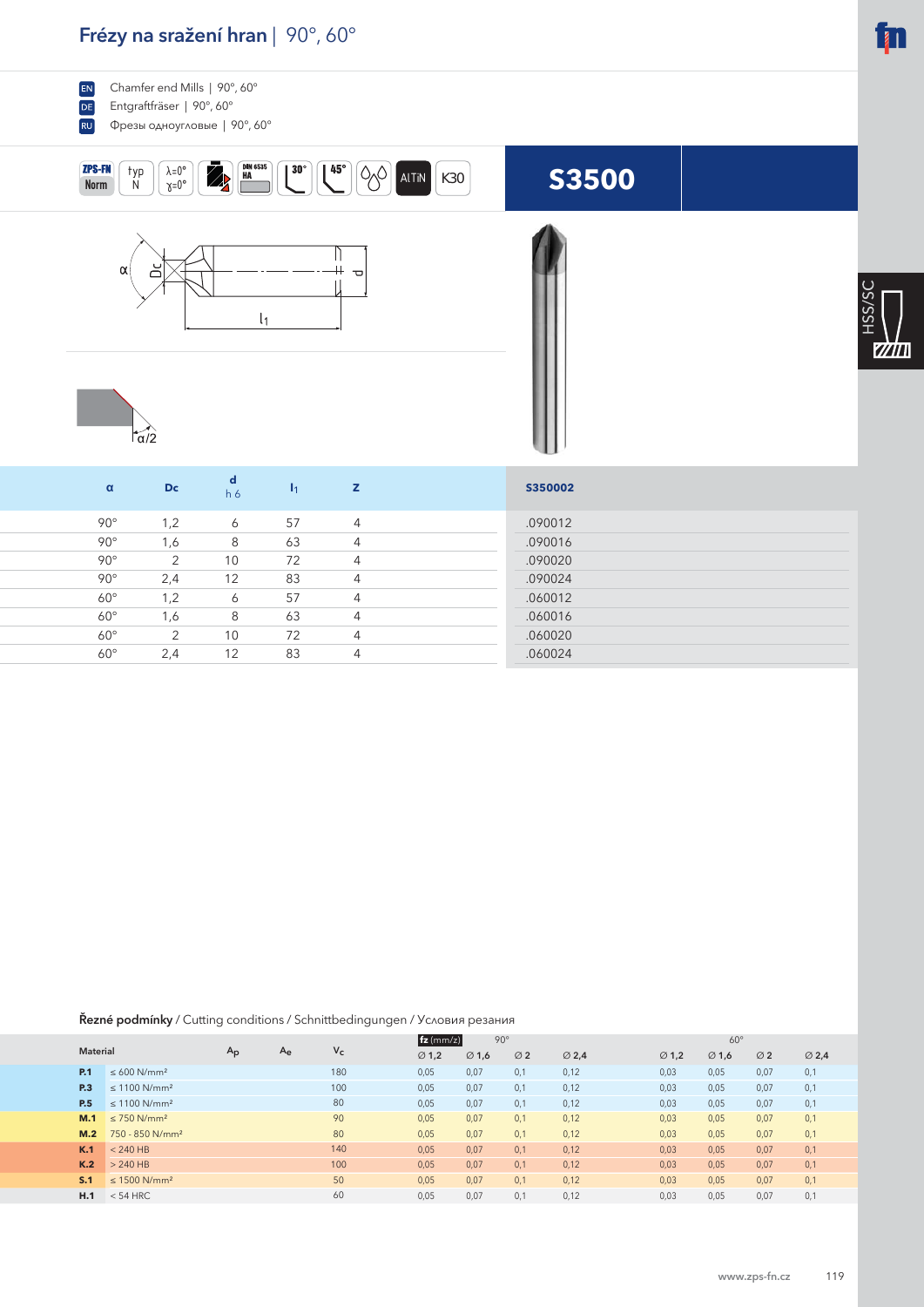# Frézy čtvrtkruhové vyduté



m

- Viertelrund-Profilfräser | konkav  $DE$
- **RU** Фрезы секторнвые | выгнутые



| <b>Dc</b>      | h 6               | $\mathbf{I}$ | $\mathbf R$   | z | S360002 |  |
|----------------|-------------------|--------------|---------------|---|---------|--|
| 5              | 6                 | 57           | 0,5           | 4 | .005    |  |
| $\overline{4}$ | 6                 | 57           |               | 4 | .010    |  |
| 5              | 8                 | 63           | 1,5           |   | .015    |  |
| $\overline{4}$ | 8                 | 63           | $\mathcal{P}$ | 4 | .020    |  |
| 5              | 10                | 72           | 2,5           | 4 | .025    |  |
| $\overline{4}$ | 10                | 72           | 3             | 4 | .030    |  |
| 5              | 12                | 83           | 3,5           |   | .035    |  |
| $\overline{4}$ | $12 \overline{ }$ | 83           | 4             |   | .040    |  |
| 4              | 14                | 83           |               |   | .050    |  |

|                 |                               |         |         |       | $f$ z (mm/z)    |                   |                 |      |                   |                   |                 |                   |                 |
|-----------------|-------------------------------|---------|---------|-------|-----------------|-------------------|-----------------|------|-------------------|-------------------|-----------------|-------------------|-----------------|
| <b>Material</b> |                               | $A_{p}$ | $A_{e}$ | $V_c$ | $\varnothing$ 5 | $\varnothing$ 5,5 | $\varnothing$ 6 | ØI   | $\varnothing$ 7.5 | $\varnothing$ 7.5 | $\varnothing$ 8 | $\varnothing$ 8,5 | $\varnothing$ 9 |
| <b>P.1</b>      | $< 600$ N/mm <sup>2</sup>     |         |         | 180   | 0,06            | 0,05              | 0,07            | 0,06 | 0,09              | 0,08              | 0,12            | 0,1               | 0,14            |
| P.3             | $\leq$ 1100 N/mm <sup>2</sup> |         |         | 100   | 0,06            | 0,05              | 0,07            | 0,06 | 0,09              | 0,08              | 0,12            | 0,1               | 0,14            |
| <b>P.5</b>      | $< 1100$ N/mm <sup>2</sup>    |         |         | 80    | 0,06            | 0,05              | 0,07            | 0,06 | 0,09              | 0,08              | 0,12            | 0,1               | 0,14            |
| M.1             | $\leq$ 750 N/mm <sup>2</sup>  |         |         | 90    | 0,06            | 0,05              | 0,07            | 0,06 | 0,09              | 0,08              | 0,12            | 0,1               | 0,14            |
| M.2             | 750 - 850 N/mm <sup>2</sup>   |         |         | 80    | 0,06            | 0,05              | 0,07            | 0,06 | 0,09              | 0,08              | 0,12            | 0,1               | 0,14            |
| K.1             | $< 240$ HB                    |         |         | 140   | 0,06            | 0,05              | 0,07            | 0,06 | 0,09              | 0,08              | 0,12            | 0,1               | 0,14            |
| K.2             | $>240$ HB                     |         |         | 100   | 0,06            | 0,05              | 0,07            | 0,06 | 0,09              | 0,08              | 0,12            | 0,1               | 0,14            |
| S.1             | $\leq$ 1500 N/mm <sup>2</sup> |         |         | 50    | 0,06            | 0,05              | 0,07            | 0,06 | 0,09              | 0,08              | 0,12            | 0,1               | 0,14            |
| H.1             | $<$ 54 HRC                    |         |         | 60    | 0,06            | 0,05              | 0,07            | 0,06 | 0,09              | 0,08              | 0,12            | 0,1               | 0,14            |